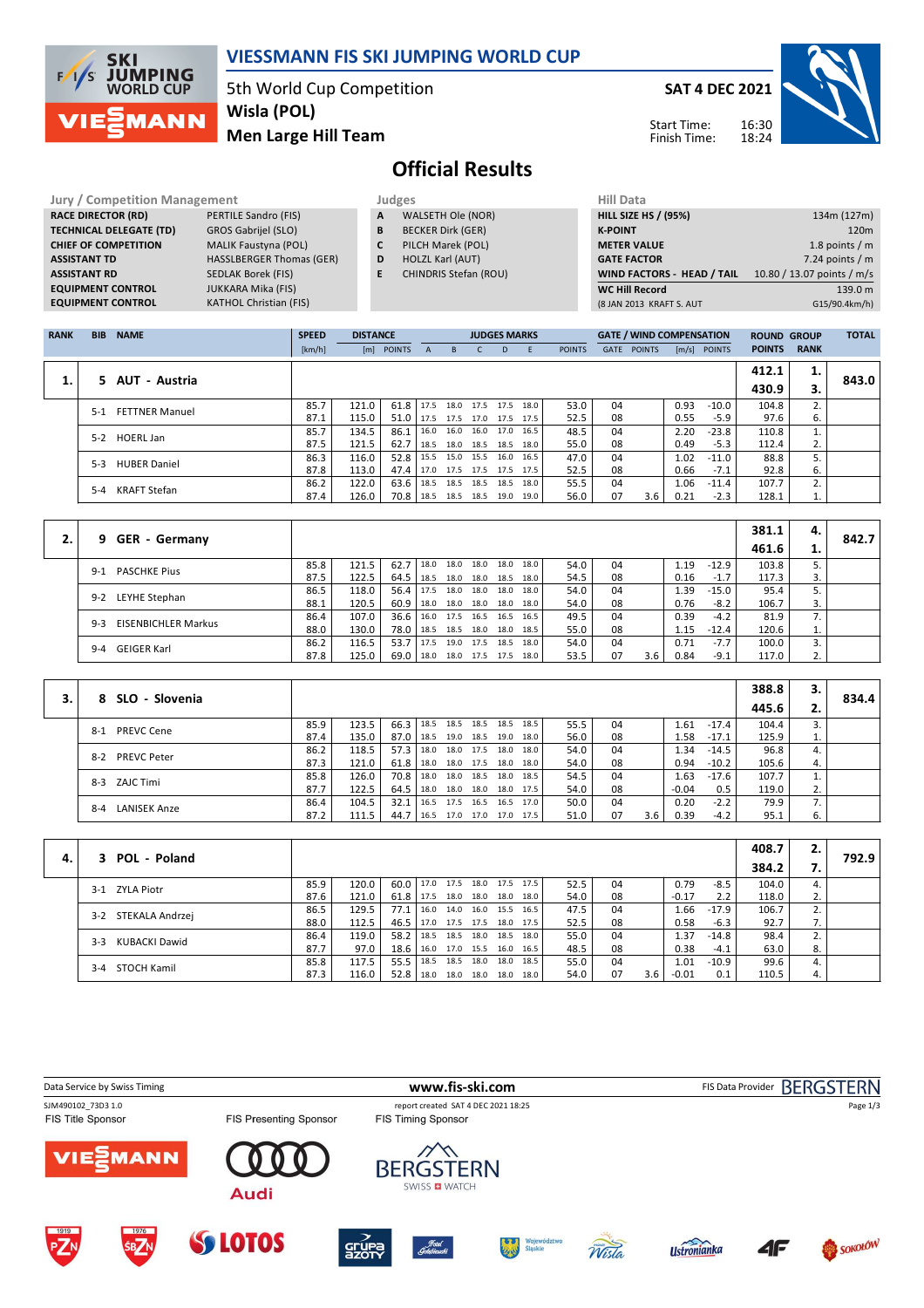

### **VIESSMANN FIS SKI JUMPING WORLD CUP**

5th World Cup Competition **Wisla (POL)**

**SAT 4 DEC 2021**

Start Time: Finish Time:



**Men Large Hill Team**

## **Official Results**

| <b>RANK</b> | <b>BIB</b> | <b>NAME</b>        | <b>SPEED</b> | <b>DISTANCE</b> |                               |   |                                 | <b>JUDGES MARKS</b> |      |           |               |      | <b>GATE / WIND COMPENSATION</b> |         |                | <b>ROUND GROUP</b> |             | <b>TOTAL</b> |
|-------------|------------|--------------------|--------------|-----------------|-------------------------------|---|---------------------------------|---------------------|------|-----------|---------------|------|---------------------------------|---------|----------------|--------------------|-------------|--------------|
|             |            |                    | [km/h]       |                 | [m] POINTS                    | A | B.                              |                     | D.   | E         | <b>POINTS</b> | GATE | <b>POINTS</b>                   |         | $[m/s]$ POINTS | <b>POINTS</b>      | <b>RANK</b> |              |
|             |            |                    |              |                 |                               |   |                                 |                     |      |           |               |      |                                 |         |                |                    |             |              |
|             |            |                    |              |                 |                               |   |                                 |                     |      |           |               |      |                                 |         |                | 362.9              | 5.          |              |
| 5.          |            | JPN - Japan        |              |                 |                               |   |                                 |                     |      |           |               |      |                                 |         |                | 424.4              | 4.          | 787.3        |
|             | $7-1$      | SATO Yukiya        | 85.6         | 125.5           |                               |   | $69.9$ 17.5 18.0                | 18.0                | 18.0 | - 18.0 l  | 54.0          | 04   |                                 | 1.30    | -14.0          | 109.9              |             |              |
|             |            |                    | 87.5         | 119.5           | 59.1                          |   | 17.0 18.0 17.0 17.5 17.5        |                     |      |           | 52.0          | 08   |                                 | $-0.43$ | 5.6            | 116.7              | 4.          |              |
|             | $7-2$      | SATO Keiichi       | 86.2         | 103.0           | 29.4                          |   | 15.5 17.0 16.5 16.5 16.0        |                     |      |           | 49.0          | 04   |                                 | 1.27    | $-13.7$        | 64.7               | 7.          |              |
|             |            |                    | 87.3         | 114.5           | 50.1                          |   | 17.0 17.5 17.5 17.0 17.5        |                     |      |           | 52.0          | 08   |                                 | 0.86    | $-9.3$         | 92.8               | 6.          |              |
|             | $7-3$      | KOBAYASHI Junshiro | 85.9         | 116.5           | 53.7                          |   | 18.0 18.0 17.5 17.5 17.5        |                     |      |           | 53.0          | 04   |                                 | 1.42    | $-15.3$        | 91.4               | 4.          |              |
|             |            |                    | 87.7         | 132.0           | 81.6 16.5 18.0 16.0 16.5 17.5 |   |                                 |                     |      |           | 50.5          | 08   |                                 | 1.50    | $-16.2$        | 115.9              | 3.          |              |
|             | 7-4        | NAKAMURA Naoki     | 85.6         | 116.0           |                               |   | 52.8   17.5 18.0 17.5           |                     |      | 18.0 17.5 | 53.0          | 04   |                                 | 0.82    | -8.9           | 96.9               |             |              |
|             |            |                    | 87.2         | 112.0           |                               |   | 45.6   17.0 17.5 17.5 17.0 17.5 |                     |      |           | 52.0          | 07   | 3.6                             | 0.20    | $-2.2$         | 99.0               | 5.          |              |
|             |            |                    |              |                 |                               |   |                                 |                     |      |           |               |      |                                 |         |                |                    |             |              |

|    |                                         |      |       |                  |                                 |      |                     |      |      |    |     |      |         | 349.3 |    |       |
|----|-----------------------------------------|------|-------|------------------|---------------------------------|------|---------------------|------|------|----|-----|------|---------|-------|----|-------|
| 6. | 6 NOR - Norway                          |      |       |                  |                                 |      |                     |      |      |    |     |      |         | 417.9 | 5. | 767.2 |
|    | JOHANSSON Robert<br>$6-1$               | 85.9 | 93.5  | $12.3 \mid 16.0$ |                                 |      | 16.5 15.5 16.0      | 16.0 | 48.0 | 04 |     | 0.03 | $-0.3$  | 60.0  |    |       |
|    |                                         | 87.3 | 130.0 |                  | 78.0 17.0 17.0 17.0 17.0        |      |                     | 18.5 | 51.0 | 08 |     | 50.ء | $-16.2$ | 112.8 |    |       |
|    | <b>TANDE Daniel Andre</b><br>$6 - 2$    | 85.7 | 114.5 | $50.1$ 17.0      |                                 |      | 18.0 17.0 17.5 17.5 |      | 52.0 | 04 |     | 1.47 | $-15.9$ | 86.2  | ь. |       |
|    |                                         | 87.6 | 123.5 | $66.3$   18.0    |                                 | 18.5 | 18.0 18.0 18.5      |      | 54.5 | 08 |     | 0.52 | $-5.6$  | 115.2 | ⊥. |       |
|    | <b>GRANERUD Halvor Egner</b><br>$6 - 3$ | 85.8 | 116.5 | $53.7$ 17.0      |                                 |      | 17.0 17.0 17.0 17.5 |      | 51.0 | 04 |     | 1.55 | $-16.7$ | 88.0  | 6. |       |
|    |                                         | 87.7 | 120.5 |                  | 60.9 17.5 17.5 17.5 17.5        |      |                     | 18.0 | 52.5 | 08 |     | 0.65 | $-7.0$  | 106.4 | 4. |       |
|    | <b>LINDVIK Marius</b><br>$6 - 4$        | 85.9 | 127.0 | 72.6 17.0        |                                 | 18.5 | 17.0 17.0           | 18.0 | 52.0 | 04 |     | 0.88 | $-9.5$  | 115.1 |    |       |
|    |                                         | 87.2 | 107.0 |                  | 36.6   14.5 15.0 15.0 15.5 15.5 |      |                     |      | 45.5 | 07 | 3.6 | 0.20 | $-2.2$  | 83.5  | 8. |       |

| 2 RUS - Russia                   |      |       |                   |                          |      |           |                     |      |      |    |     |         |         | 361.9 | 6. |       |
|----------------------------------|------|-------|-------------------|--------------------------|------|-----------|---------------------|------|------|----|-----|---------|---------|-------|----|-------|
|                                  |      |       |                   |                          |      |           |                     |      |      |    |     |         |         | 384.5 | 6. | 746.4 |
| <b>TROFIMOV Roman</b><br>$2 - 1$ | 86.1 | 113.5 | 48.3              | 16.5                     | 17.0 | 17.5 17.0 |                     | 17.0 | 51.0 | 04 |     | . 29    | $-13.9$ | 85.4  | 6. |       |
|                                  | 87.6 | 106.5 | 35.7 <sup>1</sup> | 15.5 15.5 16.5 16.0      |      |           |                     | 17.0 | 48.0 | 08 |     | $-0.09$ | 1.2     | 84.9  | 7. |       |
| NAZAROV Mikhail<br>$2 - 2$       | 85.9 | 125.0 | 69.0              | 17.5                     | 18.0 | 18.0      | 18.0                | 18.0 | 54.0 | 04 |     | 2.01    | $-21.7$ | 101.3 |    |       |
|                                  | 87.4 | 113.0 | 47.4 l            | 16.0                     |      |           | 17.5 17.5 17.0      | 17.0 | 51.5 | 08 |     | 0.52    | -5.6    | 93.3  |    |       |
| <b>SADREEV Danil</b><br>$2 - 3$  | 86.2 | 124.0 | 67.2              | 18.0                     |      |           | 17.0 17.5 17.5 17.5 |      | 52.5 | 04 |     | 2.03    | $-21.9$ | 97.8  |    |       |
|                                  | 87.6 | 109.0 | $40.2$            | 16.5 17.0 17.0 17.5 17.0 |      |           |                     |      | 51.0 | 08 |     | 0.02    | $-0.2$  | 91.0  |    |       |
| KLIMOV Evgenii<br>$2 - 4$        | 86.1 | 110.0 | $42.0$            | 15.5                     |      |           | 15.0 14.5 15.0      | 15.0 | 45.0 | 04 |     | 0.89    | $-9.6$  | 77.4  | 8. |       |
|                                  | 87.3 | 125.5 | 69.9              | 18.0                     |      |           | 18.5 18.5 18.5 18.5 |      | 55.5 | 07 | 3.6 | . 27    | $-13.7$ | 115.3 | 3. |       |

|    | SUI - Switzerland                    |      |       |                  |      |                |                     |                     |      |    |     |      |        | 282.4 | 8. | 602.2 |
|----|--------------------------------------|------|-------|------------------|------|----------------|---------------------|---------------------|------|----|-----|------|--------|-------|----|-------|
| 8. |                                      |      |       |                  |      |                |                     |                     |      |    |     |      |        | 319.8 | 8. |       |
|    | <b>SCHULER Andreas</b><br>$4 - 1$    | 85.9 | 105.5 | $33.9$ 16.5      |      |                |                     | 17.0 17.0 16.5 17.0 | 50.5 | 04 |     | 0.74 | -8.0   | 76.4  | 8. |       |
|    |                                      | 87.2 | 88.5  | 3.3 <sub>1</sub> | 16.0 |                | 16.0 16.0 16.0      | 16.0                | 48.0 | 08 |     | 0.37 | -4.0   | 47.3  | 8. |       |
|    | <b>PETER Dominik</b><br>$4 - 2$      | 86.2 | 95.0  | $15.0$ 16.0      |      | 16.0 15.5 15.5 |                     | 16.0                | 47.5 | 04 |     | 0.32 | $-3.5$ | 59.0  | 8. |       |
|    |                                      | 88.0 | 109.5 | $41.1$   16.5    |      |                | 17.0 17.0 17.0 17.0 |                     | 51.0 | 08 |     | 0.79 | $-8.5$ | 83.6  | 8. |       |
|    | <b>DESCHWANDEN Gregor</b><br>$4 - 3$ | 85.8 | 101.5 | $26.7$   16.0    |      |                | 16.5 16.5 16.0 15.5 |                     | 48.5 | 04 |     | 0.79 | $-8.5$ | 66.7  | 9. |       |
|    |                                      | 87.5 | 114.5 | $50.1$   17.0    |      |                | 17.5 17.5 17.5 17.5 |                     | 52.5 | 08 |     | 0.51 | $-5.5$ | 97.1  |    |       |
|    | PEIER Killian<br>$4 - 4$             | 86.1 | 107.5 | $37.5$   16.0    |      |                | 17.5 17.5 17.0      | 17.0                | 51.5 | 04 |     | 0.81 | $-8.7$ | 80.3  | 6. |       |
|    |                                      | 87.4 | 110.0 | $42.0$   16.0    |      |                | 17.0 17.0 17.0      | 17.0                | 51.0 | 07 | 3.6 | 0.44 | -4.8   | 91.8  | 7. |       |

#### **not qualified for 2nd round**

|       | United States Of America<br><b>USA</b> |      |       |           |      |                |      |      |      |      |    |      |         | 232.9 | 232.9 |
|-------|----------------------------------------|------|-------|-----------|------|----------------|------|------|------|------|----|------|---------|-------|-------|
| 1 - J | <b>BICKNER Kevin</b>                   | 86.0 | 111.0 | 43.8 15.5 |      | 16.0 16.5 16.5 |      |      | 17.0 | 49.0 | 04 | 1.36 | $-14.7$ | 78.1  |       |
| l-2   | <b>DEAN Decker</b>                     | 85.4 | 93.0  | 11.4      | 15.5 | 16.0           | 16.0 | 15.5 | 16.0 | 47.5 | 04 | 0.94 | $-10.2$ | 48.7  |       |
| 1-3   | <b>URLAUB Andrew</b>                   | 85.6 | 112.5 | 46.5      | 15.0 | 15.0           | 15.5 | 15.5 | 16.0 | 46.0 | 04 | 2.19 | $-23.7$ | 68.8  |       |
|       | <b>LARSON Casey</b>                    | 85.9 | 83.0  | $-6.6$    | 14.0 | 15.0           | 15.0 | 15.0 | 15.0 | 45.0 | 04 | 0.10 | ح 1-    | 37.3  |       |

| Data Service by Swiss Timing                   |                     |                               |       | www.fis-ski.com                                                  |                        |       |                    |    | FIS Data Provider BERGSTERN |
|------------------------------------------------|---------------------|-------------------------------|-------|------------------------------------------------------------------|------------------------|-------|--------------------|----|-----------------------------|
| SJM490102 73D3 1.0<br><b>FIS Title Sponsor</b> |                     | <b>FIS Presenting Sponsor</b> |       | report created SAT 4 DEC 2021 18:25<br><b>FIS Timing Sponsor</b> |                        |       |                    |    | Page 2/3                    |
| <b>VIE EMANN</b>                               |                     | <b>Audi</b>                   |       | <b>BERGSTERN</b><br>SWISS <b>D</b> WATCH                         |                        |       |                    |    |                             |
| PZN                                            | 1976<br><b>SBZN</b> | <b>SS LOTOS</b>               | SEUPR | ffotel<br>Gobebiewski                                            | Województwo<br>Słąskie | Vista | <b>Ustronianka</b> | 4F | SOKOŁÓW                     |